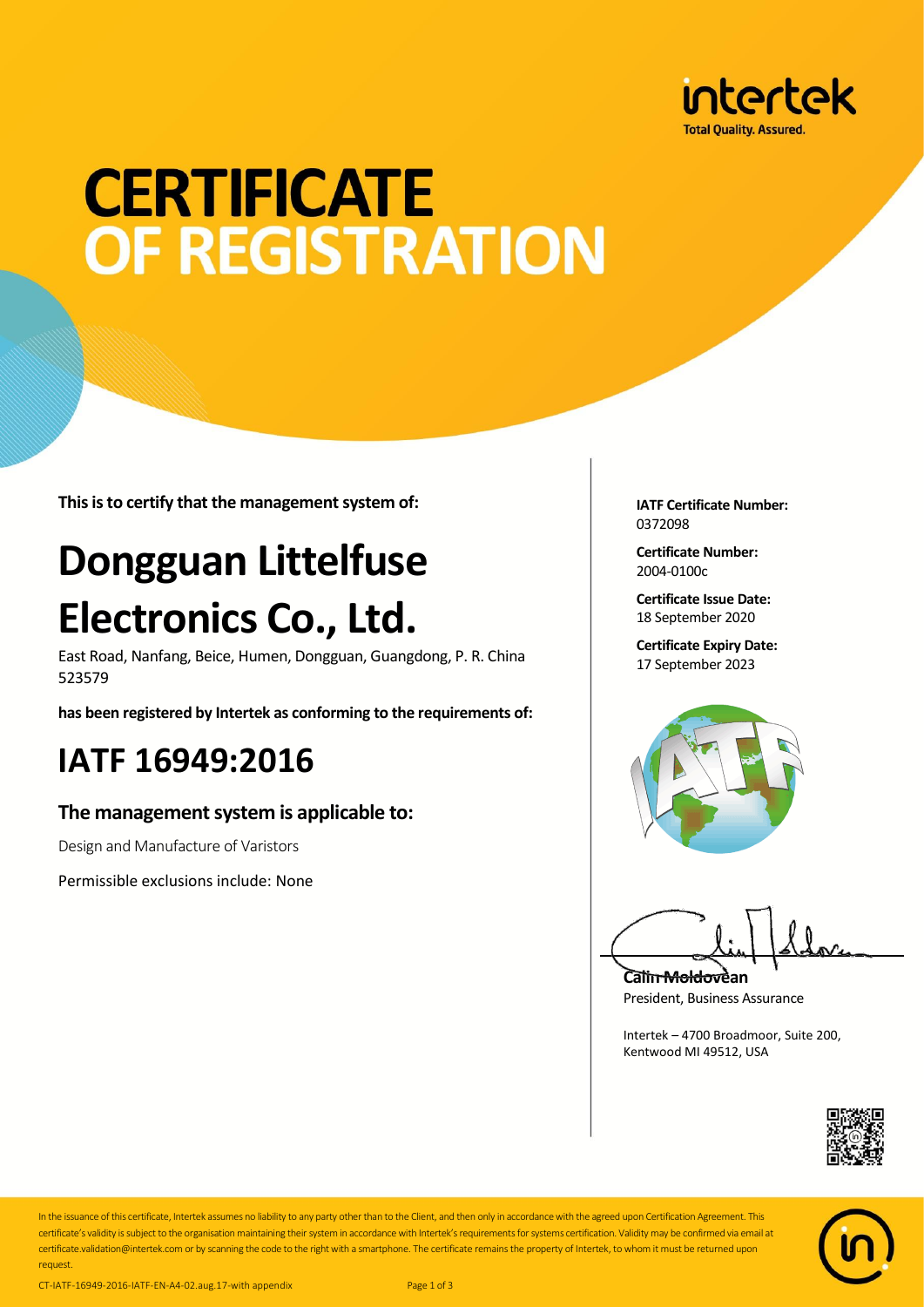

## **APPENDIX TO CERTIFICATE OF REGISTRATION**

**This is to certify that the quality management system of:**

### **Dongguan Littelfuse Electronics Co., Ltd.**

East Road, Nanfang, Beice, Humen, Dongguan, Guangdong, P. R. China 523579

**has been registered by Intertek as conforming to the requirements of:**

#### **IATF 16949:2016**

**Including the Following Support Functions:**

**Littelfuse Inc. 8755 W. Higgins Road, Suite 500, Chicago, Illinois, 60631, USA**

**Littelfuse Inc. 1400 Business Center Drive Mount Prospect, Illinois 60056**

**Littelfuse S. DE R.L. DE C.V. Boulevard Fausto Z. Martinez, No. 1800, Colonia Magisterial Seccion 38, Piedras Negras, Coahuila, 26070, Mexico**

**Management, Purchasing, Supplier Management, Human Resource**

**R&D, Product Design, Laboratory, Testing**

**Distribution, Warehousing**

**IATF Certificate Number:** 0372098

**Certificate Number:** 2004-0100c

**Certificate Issue Date:** 18 September 2020

**Certificate Expiry Date:** 17 September 2023



**Calin Moldovean** President, Business Assurance

Intertek – 4700 Broadmoor, Suite 200, Kentwood MI 49512, USA





In the issuance of this certificate, Intertek assumes no liability to any party other than to the Client, and then only in accordance with the agreed upon Certification Agreement. This certificate's validity is subject to the organisation maintaining their system in accordance with Intertek's requirements for systems certification. Validity may be confirmed via email at certificate.validation@intertek.com or by scanning the code to the right with a smartphone. The certificate remains the property of Intertek, to whom it must be returned upon request.